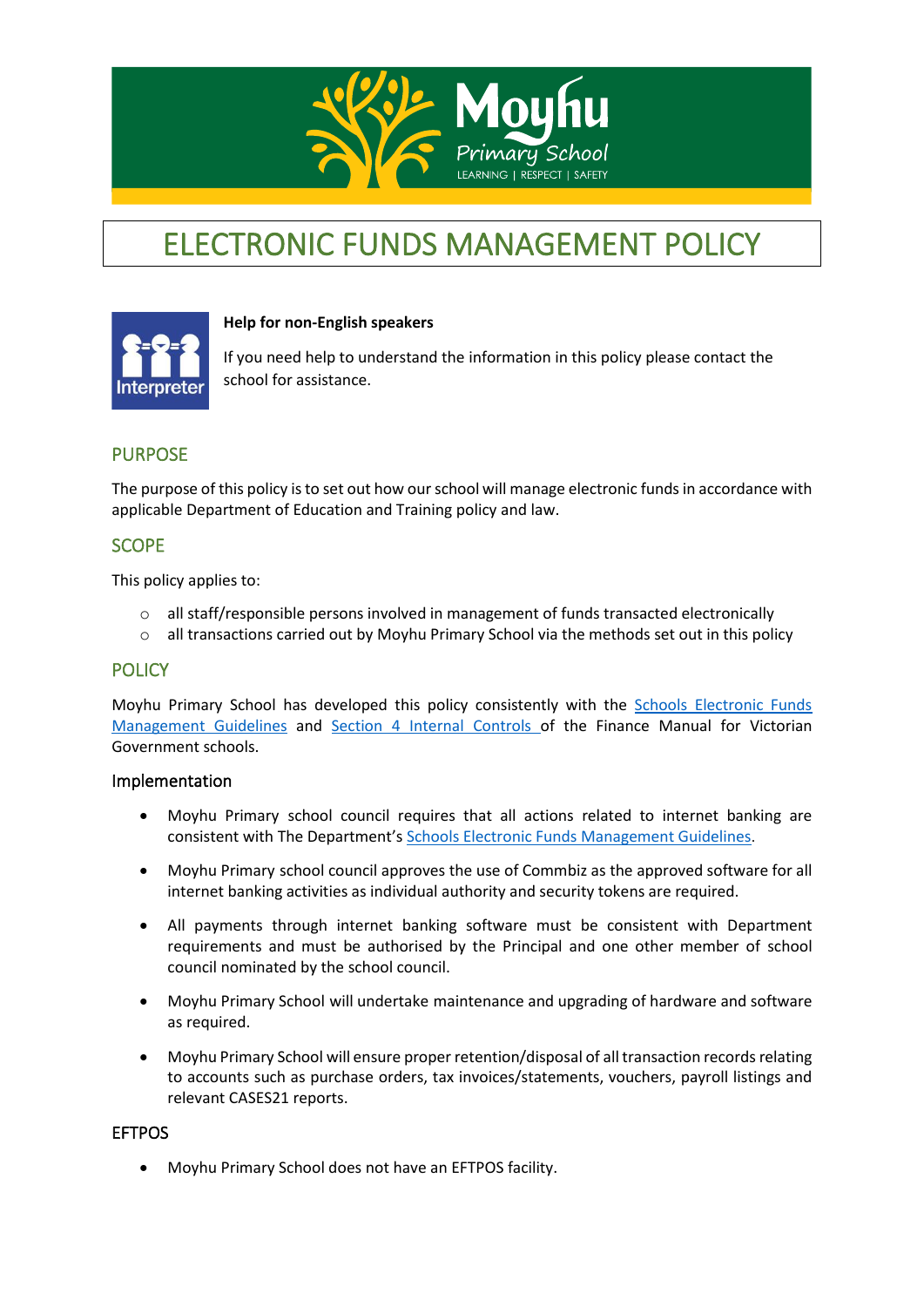## Direct Debit

- All direct debit agreements must be approved and signed by school council prior to implementation.
- The school council requires all suppliers to provide tax invoices/statements to the school prior to direct debiting any funds from the school's account
- A direct debit facility allows an external source e.g VicSuper, Finrent, Woolworths, Caltex for MACC Van Fuel and Westpac Purchasing Card to a pre-arranged amount of funds from the school's official account on a pre-arranged date. Any such payments will be authorised as appropriate and required.
- Moyhu Primary School will ensure adequate funds are available in the Official Account for the "sweep" of funds to the supplier.

#### Direct Deposit

- Moyhu Primary School utilises a "two user authorisation of payments" banking package, as it contains a greater degree of security and access controls.
- Creditor details will be kept up to date and the treatment of GST for creditors will be monitored.
- Payment transactions will be uploaded as a batch through the CASES21 system.
- All payments made through the internet banking system must be authorised by two authorised officers.
- The various internal controls that need to be considered include:
	- o the identification of staff with administrative responsibilities ie: Business Manager to access statements and upload batches
	- $\circ$  the identification of staff with authorisation/signatory responsibilities e.g. The Principal and School council delegate for the authorisation of payments
	- $\circ$  the Business Manager must not have banking authorisation/signatory responsibilities other than for the transferring of funds between school bank accounts
	- o the allocation and security of personal identification number (PIN) information or software authorisation tokens
	- o the setting up of payee details in CASES21
	- $\circ$  the authorisation of transfer of funds from the official account to payee accounts
	- o alternative procedures for processing, using the direct deposit facility, for periods of Business Manager's and Principal leave of absence.

#### BPay

Moyhu Primary school council will approve in writing the school council's decision for the utilisation of BPAY.

Payments made by BPay are subject to the same requirements as for all transactions relating to accounts such as:

- o purchase orders
- o tax invoices/statements
- o payment vouchers
- o signed screen prints and payee details
- o relevant CASES21 reports etc.